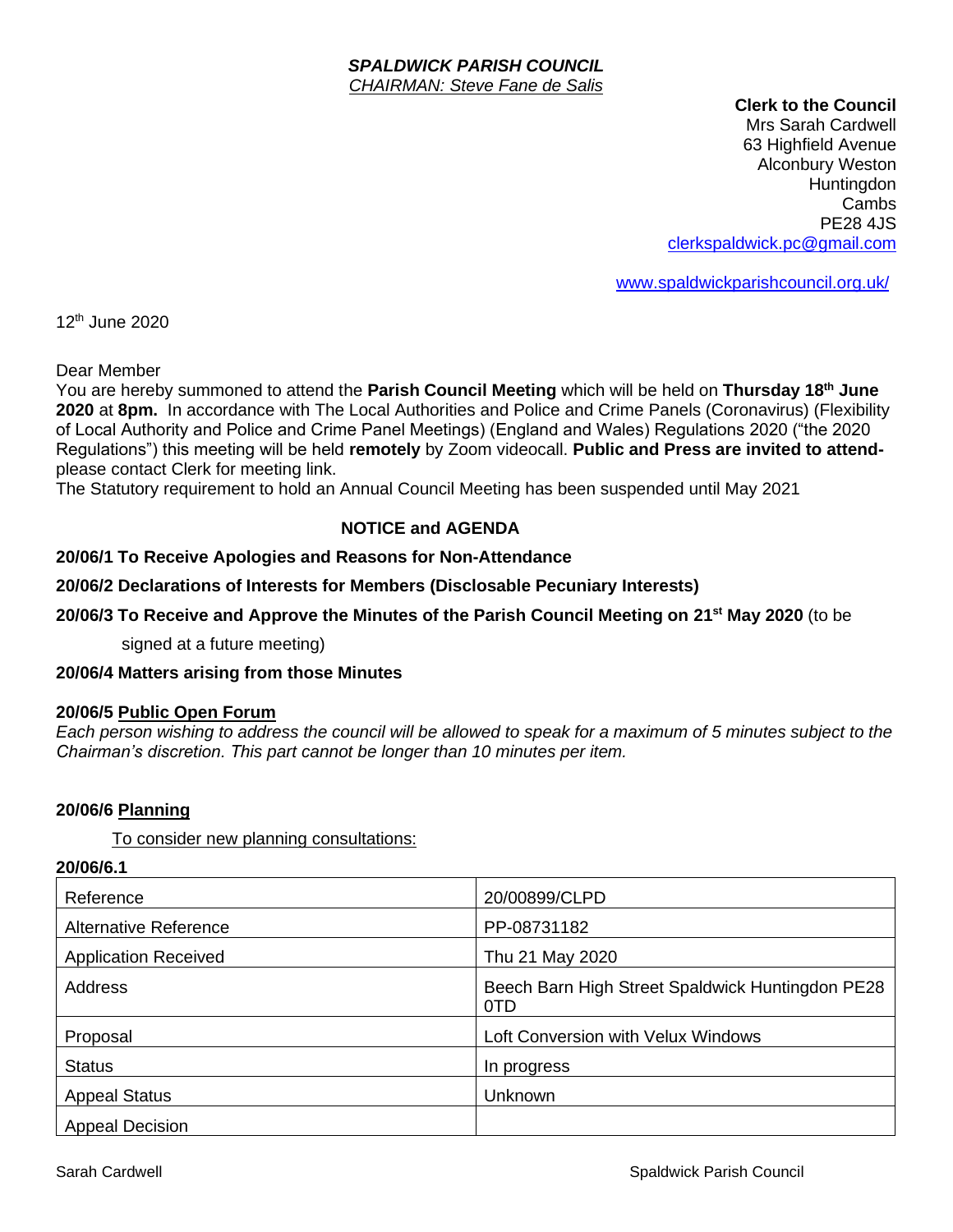## Determined by planning authority:

## **20/06/6.2**

• **[T1 Multistemmed Silver Birch: Reduce by height by circa 3 metres and laterlas by circa 1.5 metres to](https://publicaccess.huntingdonshire.gov.uk/online-applications/applicationDetails.do?keyVal=Q92UBIIKKH200&activeTab=summary)  [previous reduction points. Tree has been historically reduced, these works are to maintain size. Tree](https://publicaccess.huntingdonshire.gov.uk/online-applications/applicationDetails.do?keyVal=Q92UBIIKKH200&activeTab=summary)  [has low amenity value.](https://publicaccess.huntingdonshire.gov.uk/online-applications/applicationDetails.do?keyVal=Q92UBIIKKH200&activeTab=summary)**

14 Thrapston Road Spaldwick Huntingdon PE28 0TA Ref. No: 20/00735/TRCA | Received: Mon 20 Apr 2020 | Validated: Mon 20 Apr 2020 | Status: Approved

• **[Additional walls to two east bays to outbuilding 1](https://publicaccess.huntingdonshire.gov.uk/online-applications/applicationDetails.do?keyVal=Q7HTN7IKJXA00&activeTab=summary)**

15 High Street Spaldwick Huntingdon PE28 0TD Ref. No: 20/00576/LBC | Received: Fri 20 Mar 2020 | Validated: Fri 20 Mar 2020 | Status: Approved

• **[Residential development 4-6 dwellings](https://publicaccess.huntingdonshire.gov.uk/online-applications/applicationDetails.do?keyVal=Q6M1FTIK0DP00&activeTab=summary)**

House On The Hill Stow Road Spaldwick Huntingdon PE28 0TE Ref. No: 20/00458/PIP | Received: Mon 02 Mar 2020 | Validated: Mon 02 Mar 2020 | Status: Approved

• **[Reduction in length of lean-to roof and associated reduction on footprint on outbuilding 1 compared to](https://publicaccess.huntingdonshire.gov.uk/online-applications/applicationDetails.do?keyVal=Q6BB1HIKJHW00&activeTab=summary)  [approved plans.](https://publicaccess.huntingdonshire.gov.uk/online-applications/applicationDetails.do?keyVal=Q6BB1HIKJHW00&activeTab=summary)**

15 High Street Spaldwick Huntingdon PE28 0TD Ref. No: 20/00423/LBC | Received: Wed 26 Feb 2020 | Validated: Tue 10 Mar 2020 | Status: Approved

• **[Variation of condition 2 \(Plans\) and 3 \(Materials\) of approved application 16/01634/FUL](https://publicaccess.huntingdonshire.gov.uk/online-applications/applicationDetails.do?keyVal=Q2NFOHIK0HH00&activeTab=summary)**

Land At 2 To 6 Thrapston Road Spaldwick Ref. No: 19/02551/S73 | Received: Tue 17 Dec 2019 | Validated: Tue 07 Jan 2020 | Status: Approved

• **Condition information for 17/00556/LBC - [Conditions 3, 4, 5, 6, 7 \(i,ii,iii,iv\) 8, 9, 10, 11 and 12](https://publicaccess.huntingdonshire.gov.uk/online-applications/applicationDetails.do?keyVal=P193VHIK04800&activeTab=summary)**

15 High Street Spaldwick Huntingdon PE28 0TD Ref. No: 17/80309/COND | Received: Wed 20 Dec 2017 | Validated: Wed 20 Dec 2017 | Status: Condition Reply

## **20/06/7 Finance**

**20/06/7.1** To note: Account balance at 12.06.20: £85,768.23.

- **20/06/7.2** To note: Internal audit still to be completed. AGAR to be signed at the July meeting (wet signature required) for return to the external auditor by deadline of July 31<sup>st</sup>. All policies and procedures also to be reviewed and approved at the July meeting of the Council
- **20/06/7.3** To note CCC Village Maintenance contribution 2020/21 Spaldwick- £498.13- Council to confirm acceptance of amount and Clerk to raise invoice accordingly
- **20/06/7.4** Update regarding viewing access for Clerk for the bank accounts to be able to monitor payments independently
- **20/06/7.5** To consider SLCC annual membership for the Clerk at a cost of £150 (£10 Joining fee for new/lapsed members and £140 full year subscription)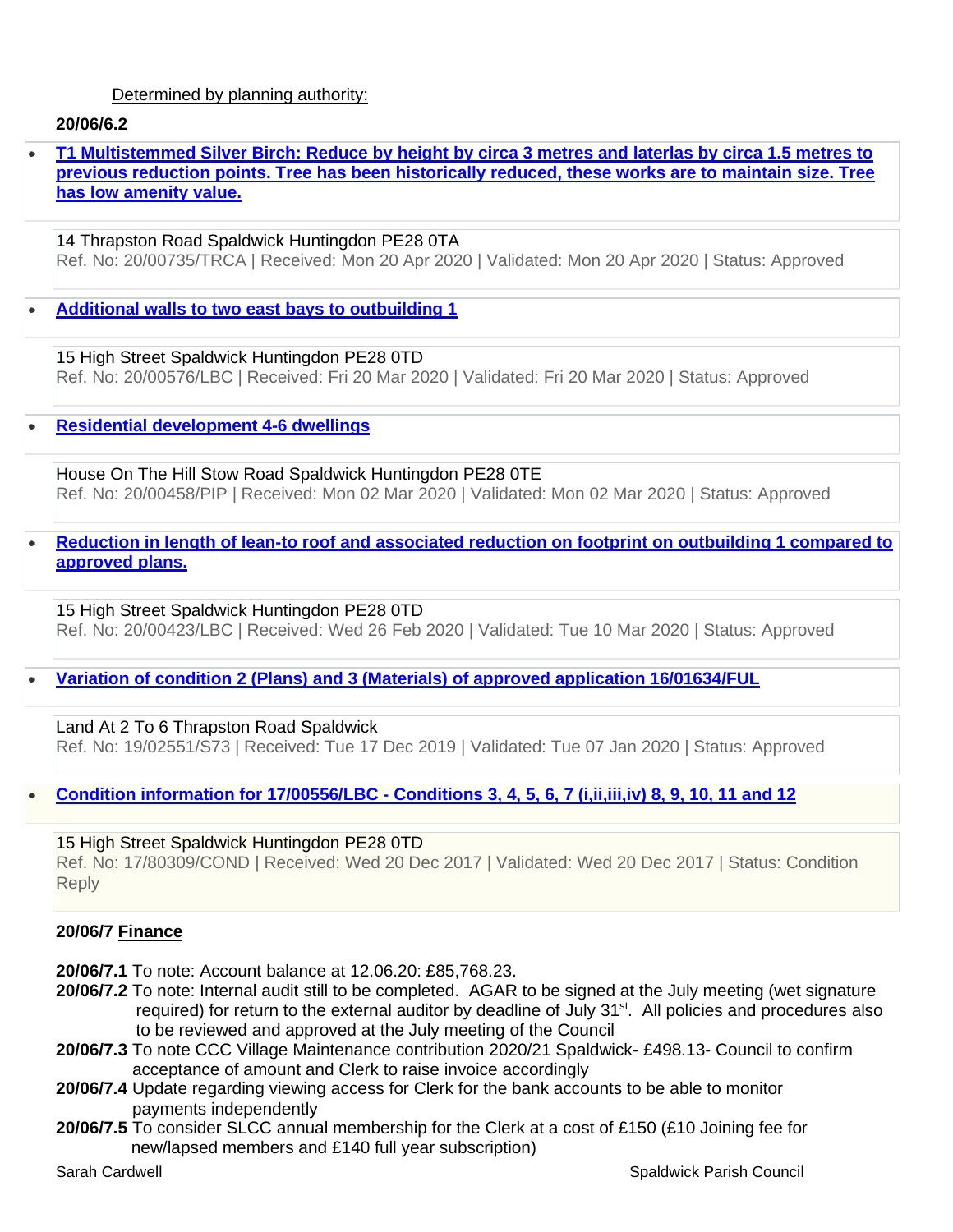# **Expenditure for approval 18th June 2020:**

**20/06/7.7** Clerk's wages: £288.24 (S. Cardwell: £230.64, HMRC £57.60)

- **20/06/7.8** A. Stancombe Fencing Contractors Ltd- Fencing, water piping and tanks invoice for allotments- £6094.80
- **20/06/7.9** Payment to Susie Tory for fuel and out of pocket expenses of £50 towards preparing the field for the allotments.
- **20/06/7.10** Signs of the Times Invoice for Community room sign- £70.97
- **20/06/7.11** To note: grass cutting payment of £416.66 due to S Y Webb on 1<sup>st</sup> July, from contract approved in March (Payments also made 1<sup>st</sup> May and 1<sup>st</sup> June but omitted in error from previous two agendas
- **20/06/7.12** CAPALC Councillor training invoice £150

## **20/06/8 Assets – Provision/Maintenance**

- **20/06/8.1** Monthly Ferriman Road Play Area's Inspection currently closed due to social distancing. Update from Clerk regarding repainting of the equipment.
- **20/06/8.2** To discuss removal of larger root stumps from hedging removed on Fuller Close

## **20/06/9 Highways, footpaths, byways, gritting bin, trees, etc.**

- **20/06/9.1** Issue of motorcyclists using byways during winter months- signs require updating to prevent this update from Cllr Fane de Salis
- **20/06/9.2** Discussion regarding the location of the Bus Stop on High Street (issue of parked vehicles) & the suggestion to add an additional stop on Stow Rd- update from Cllr Johnson
- **20/06/9.3** Update regarding dog poo bag dispensers from Cllr Jackson-Rimmer
- **20/06/9.4** A14 diversion- update regarding the situation
- **20/06/9.5** To discuss damage to the bridge over the brook on Thrapston Road

## **20/06/10 Community Room**

**20/06/10.1** PAT Testing update from Cllr Pope (deferred while not in use).

- **20/06/10.2** Update from Cllr Pope regarding timers for radiators in the Community room (deferred while not in use).
- **20/06/10.3** Further Discussion of Defibrillator- update from Cllr Parfrey

**20/06/11** Update regarding official domain email addresses for the Council from Cllr Pope

**20/06/12** Any items for the next edition of Spaldwick News

**20/06/13 Correspondence** (-previously circulated)

**20/06/13.1** 3000 Trees Cambridge & Ely - Parish planting - 19/05/20

Sarah Cardwell Spaldwick Parish Council **20/06/13.2** Coronavirus COVID-19 Member Briefing 18th May- 19/05/20